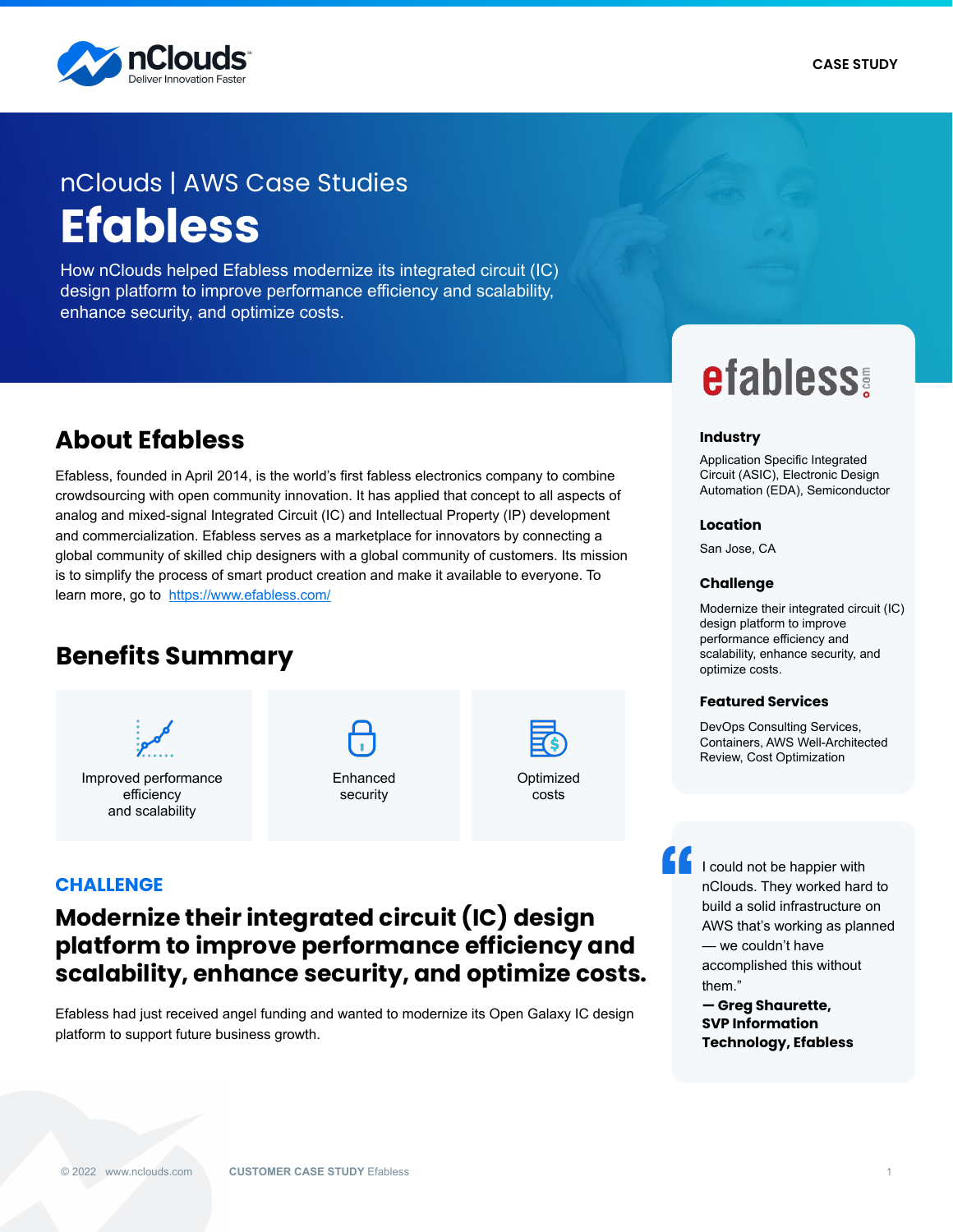#### **EFABLESS CASE STUDY**

# **Why AWS and nClouds**

AWS recommended that Efabless collaborate with nClouds, an AWS Well-Architected Partner and Premier Consulting Partner in the AWS Partner Network, in an AWS Well-Architected Review of its production account. The Review — based on a set of architectural best practices for reviewing critical workloads running on AWS — revealed opportunities for infrastructure improvement, including security, reliability, performance efficiency, cost optimization, and operational excellence.

After the Review, Efabless opted to partner with nClouds to remediate these issues.

## **Efabless leveraged several Amazon Web Services:**

- **Amazon CloudWatch (CloudWatch)** Monitors applications, responds to systemwide performance changes, optimizes resource utilization, and provides a unified view of operational health.
- **Amazon Elastic Compute Cloud (Amazon EC2)** A web service that provides Efabless with secure, resizable compute capacity in the cloud.
- **Amazon Elastic Container Service (Amazon ECS)**  A highly scalable, high-performance container orchestration service that supports Docker containers and enables Efabless to run and scale containerized applications on AWS easily.
- Amazon EventBridge A serverless event bus that makes it easy to connect applications using data from your applications, integrated Software-as-a-Service (SaaS) applications, and AWS services. It delivers a stream of real-time data from event sources, such as Zendesk, Datadog, or Pagerduty, and routes that data to targets like AWS Lambda.
- **Amazon Simple Queue System (Amazon SQS)** Allows the team at Efabless to send, store, and receive messages between different applications in their environment.
- **Amazon Virtual Private Cloud (Amazon VPC)**  Enables Efabless to provision a logically isolated section on AWS where they can launch AWS resources in a virtual network that they define.
- AWS Auto Scaling Monitors Efabless's applications and automatically adjusts capacity to maintain steady, predictable performance at the lowest possible cost.
- AWS Availability Zone (AWS AZ) One or more discrete data centers with redundant power, networking, and connectivity in an AWS Region, enabling Efabless to operate production applications and databases that are more highly available, fault-tolerant, and scalable than would be possible from a single data center.
- **AWS CloudFormation (CloudFormation)** Allows Efabless to treat its infrastructure as code, automate operations, and bring up new environments.
- AWS CodeBuild A fully managed continuous integration service that compiles source code, runs tests, and produces software packages that are ready to deploy.
- AWS CodeCommit A fully-managed source control service that hosts secure Git-based repositories. It makes it easy for teams to collaborate on code in a secure and highly scalable ecosystem. CodeCommit eliminates the need for Efabless to operate its source control system or worry about scaling its infrastructure.
- AWS CodePipeline A fully managed continuous delivery service that helps Efabless automate the build, test, and deploy phases of release pipelines to rapidly and reliably deliver features and infrastructure updates.
- AWS Global Accelerator A service that improves the availability and performance of Efabless's applications with local or global users. It provides static IP addresses that act as a fixed entry point to application endpoints in a single or multiple AWS Regions, such as Application Load Balancers, Network Load Balancers, or Amazon EC2 instances.
- **AWS Identity and Access Management (IAM)** To control users' access to AWS services.
- AWS Lambda (Lambda) Enables Efabless to run code without provisioning or managing servers. Pay only for the compute time consumed — there is no charge when code is not running.
- **AWS Step Functions** A serverless function orchestrator that makes it easy for Efabless to sequence AWS Lambda functions and multiple AWS services into business-critical applications.
- AWS Systems Manager To provide visibility and control of the infrastructure.

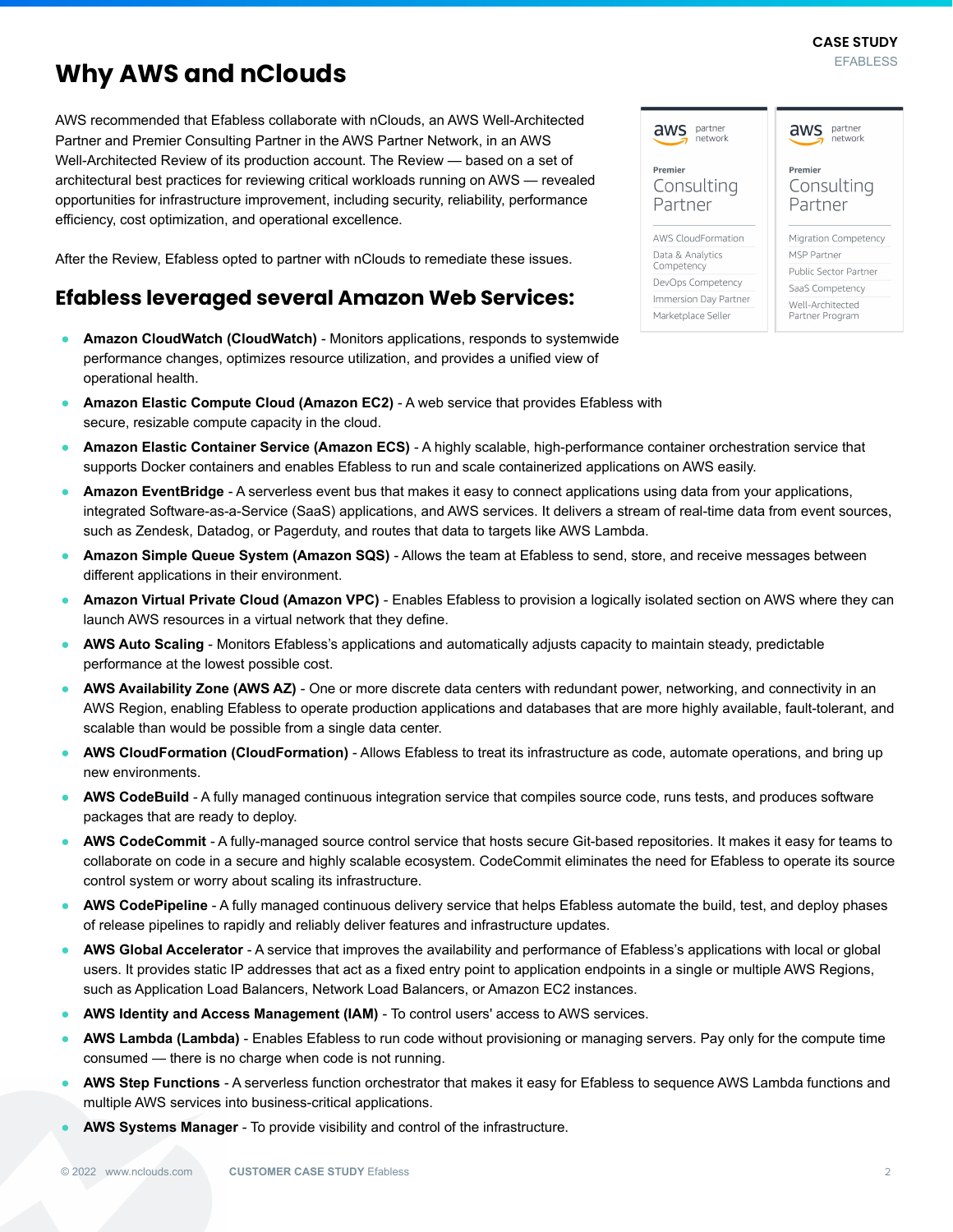- **Internet gateway** A horizontally scaled, redundant, and highly available VPC component that allows communication between Efabless's VPC and the internet. It provides a target in Efabless's VPC route tables for internet-routable traffic and performs network address translation (NAT) for instances that have been assigned public IPv4 addresses.
- **Network address translation (NAT) gateway** Enables instances in a private subnet to connect to the internet or other AWS services, but prevents the internet from initiating a connection with those instances.

# **Efabless's solution stack also included additional, essential third-party tools:**

- **Datadog**  A monitoring and analytics tool to determine performance metrics and event monitoring for infrastructure and cloud services. The software can monitor services such as servers, databases, and tools.
- GitLab A complete DevOps platform for the entire software development and operations lifecycle, delivered as a single application.
- **Kong** An API gateway and platform that provides a flexible abstraction layer to securely manage communication between clients and microservices. It focuses on scalability, high performance & reliability. The Kong server, built on top of NGINX, processes the API requests and executes the configured plugins to provide additional functionalities to the underlying APIs before proxying the request upstream.
- **OpenVPN Access Server** A full-featured SSL VPN software solution to provide fine-grained access control of the infrastructure.

# **nClouds' Solution Architecture for Efabless**

Efabless wanted to modernize Open Galaxy EDA — an open, integrated design implementation platform with best-in-class tools for advanced integrated circuit (IC) design — to better support its fast-growth business. They required custom scaling for the underlying infrastructure and a more robust monitoring system across all layers of the infrastructure.

The existing workload consisted of two main applications: a static content and marketplace application deployed on AWS Elastic Beanstalk (with 15 services), and an IC design platform running EDA software on Amazon EC2 Linux machines. It was challenging to manage and scale, and was performing compute-heavy tasks (such as simulation) on the machine itself, causing an adverse effect on the current design session.

nClouds began with an AWS Well-Architected Review to determine best practices required for a new version of Efabless's Open Galaxy workload running on Amazon ECS.

Based on the findings of the Review, Efabless asked nClouds to enhance its security. nClouds integrated OpenVPN in an Amazon VPC, eliminated direct connections to Amazon EC2 machines from the public internet, enforced multi-factor authentication (MFA), eliminated keys associated with IAM users, and moved users to IAM roles to provide credentials dynamically for access to services such as Amazon EC2 and Lambda. AWS Systems Manager was implemented for configuration management and security-related operations like patching.

nClouds implemented infrastructure as code (IaC) for Efabless's workload by capturing the existing infrastructure in CloudFormation code and synchronizing resources with CloudFormation.

Efabless asked nClouds to refine an existing proof of concept (PoC) to make it production-ready, and build out the AWS infrastructure and automation for the new platform based on best practices in reliability, operational excellence, and security.

nClouds remediated gaps as necessary, validated the solution for best practices in security and reliability, and developed a solution for scale-down. The next step was to do the non-prod infrastructure buildout, testing, and validation. nClouds set up CloudWatch monitoring, did the planning for prod migration, and then performed prod infrastructure buildout and deployment.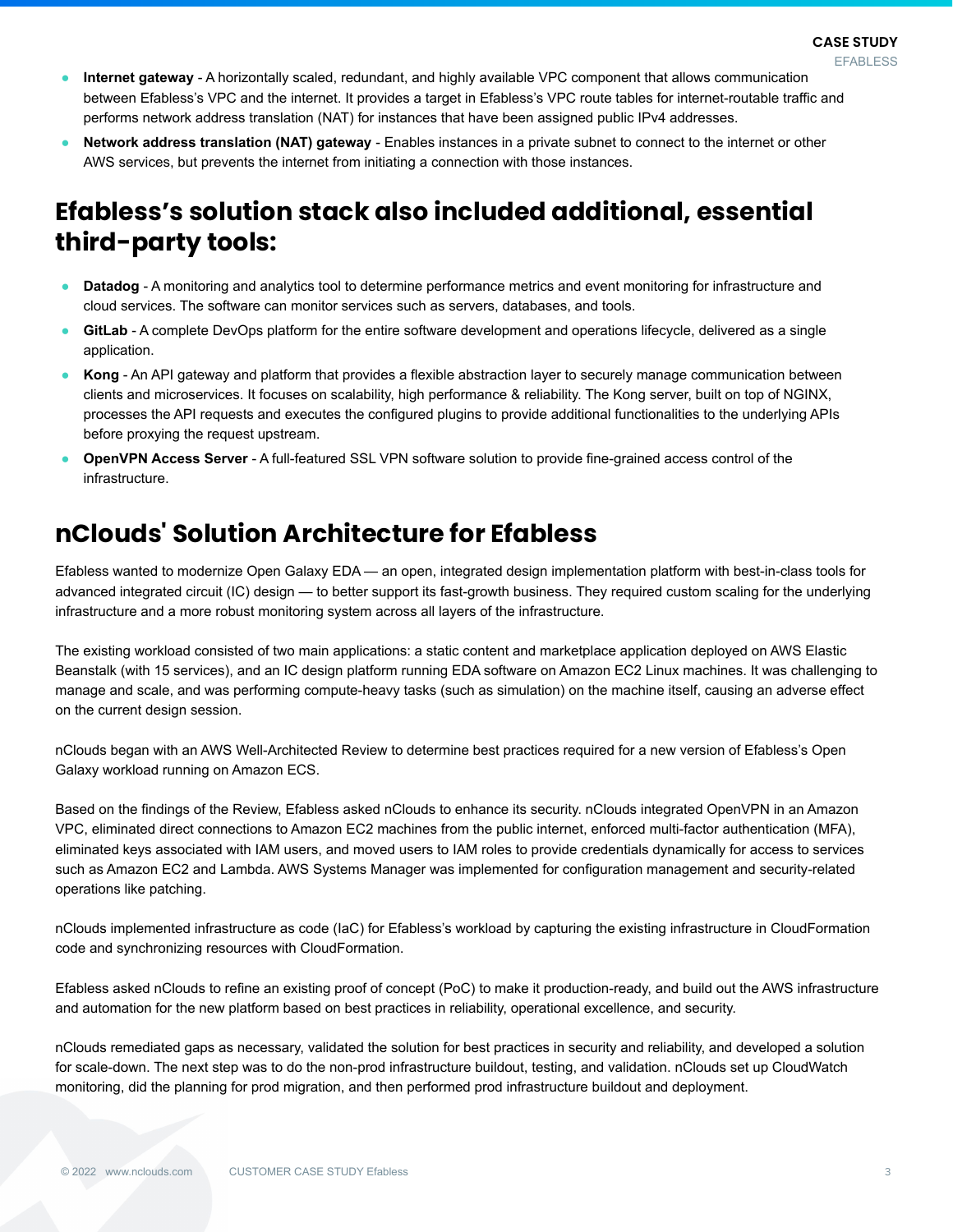To refactor offline processing, nClouds designed and validated the solution, modified CloudFormation templates for new resources, validated use cases, and set up CloudWatch monitoring for additional components. Then, nClouds did the non-prod feature rollout, testing, and validation, followed by the prod feature rollout.

Impressed with nClouds' DevOps expertise, Efabless asked nClouds to provide ongoing DevOps resources to augment its small team and maintain the infrastructure, including the CI/CD pipeline and various workloads. They also asked nClouds to build out the platform to the Singapore and Oregon Regions.

# **High-level architecture diagram:**